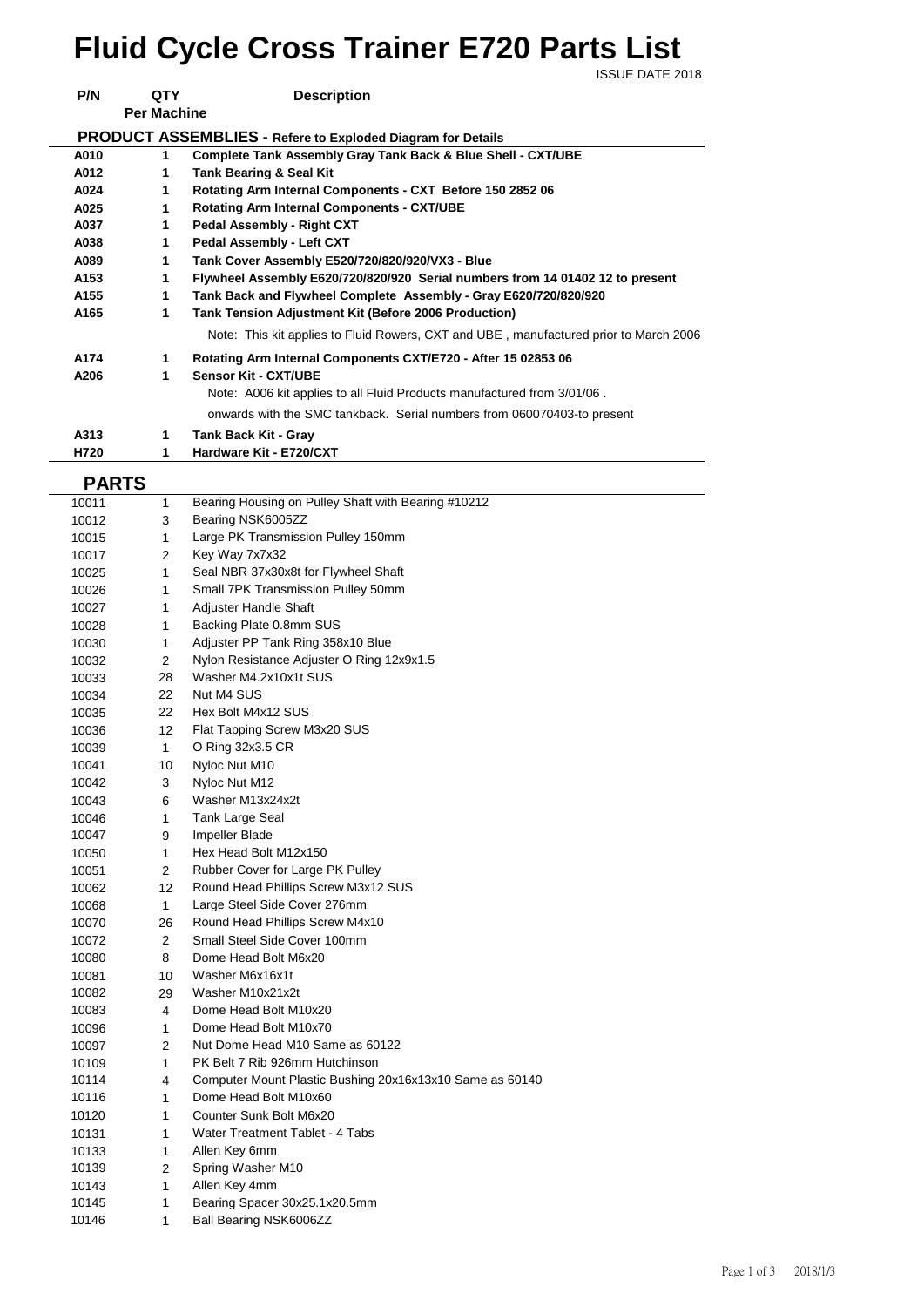| P/N            | QTY                     | <b>Description</b>                                                                   |
|----------------|-------------------------|--------------------------------------------------------------------------------------|
|                | <b>Per Machine</b><br>1 | Sensor Bracket                                                                       |
| 10156<br>10158 | 1                       | Magnetic Ring & 6xRare Earth Magnet 4mm #10057                                       |
| 10162          | 4                       | Grub Screw M8x10                                                                     |
| 10184          | 1                       | Adjuster Handle & PU Cover P/N #10193                                                |
| 10186          | 1                       | C Clip RTW - 48                                                                      |
| 10189          | 1                       | Tank Tension Adjustment Bushing                                                      |
| 10190          | 2                       | Washer M8x26x2t                                                                      |
| 10191          | 1                       | Hex Head Bolt M8x120                                                                 |
| 10207          | 1                       | Wing Plug Yellow with Flat O-ring #13039 - Mickey Mouse                              |
| 11066          | 3                       | End Cap 100x100mm                                                                    |
| 11072          | 1<br>1                  | Sensor 100mm<br>Tank Back - Gray                                                     |
| 12300<br>13039 | 1                       | Flat O Ring 33XØ4                                                                    |
| 13044          | $\mathbf{1}$            | Tank Outer Cover Ring - Blue                                                         |
| 13045          | 1                       | PC Tank Cover & Level Decal 20R #10059 & Triangle plate #13046 & Bolts #65992 - Blue |
| 13112          | 1                       | Metal Computer Stalk - 620/720/820/920                                               |
| 13174          | 8                       | Nyloc Nut M5                                                                         |
| 13933          | $\mathbf{1}$            | <b>IPM Button Face</b>                                                               |
| 20008          | 1                       | End Cap 75x75 PVC                                                                    |
| 20009          | 4                       | Hex Head Bolt M10x100                                                                |
| 20020          | 9                       | Dome Head Bolt M10x35                                                                |
| 20024          | 1                       | Number Decal                                                                         |
| 20032<br>20033 | $\mathbf{1}$<br>1       | Warning Decal - CXT<br>Decal - Warning for Control Arm - CXT                         |
| 20036          | $\mathbf{1}$            | Small Warning Decal                                                                  |
| 20052          | 2                       | Side Bearing Cover - CXT/UBE                                                         |
| 20064          | 1                       | <b>Weight Block</b>                                                                  |
| 20068          | 1                       | T-Pin                                                                                |
| 20080          | 4                       | Hex Bolt M6x10                                                                       |
| 20101          | 1                       | Upper Main Frame - CXT                                                               |
| 20115          | 1                       | Seat LS-622                                                                          |
| 20117          | 1                       | Seat Back LS-622                                                                     |
| 20125          | 1<br>2                  | Plastic Washer 30x6x6<br>French Screw M8x20xP1.0                                     |
| 20132<br>20133 | 2                       | End Cap for Crank                                                                    |
| 20134          | $\mathbf{1}$            | Crank-Left - CXT/UBE                                                                 |
| 20135          | 1                       | Crank-Right - CXT/UBE                                                                |
| 20143          | 2                       | Handle Grip for Pedal                                                                |
| 20150          | 1                       | Dome Head Bolt M10x15                                                                |
| 20151          | 4                       | Toothed Locked Washer M10                                                            |
| 20157          | 1                       | Shaft and Sprocket for CXT for CHC-25                                                |
| 20163          | 2                       | Semi Circle Cover                                                                    |
| 20174          | 1                       | <b>Eccentric Bushing</b>                                                             |
| 20183          | 1<br>$\overline{2}$     | Adjuster Cover 100x100x3<br>Square Adjuster Nut                                      |
| 20184<br>20185 | 2                       | Dome Head Bolt M6x100                                                                |
| 20190          | 2                       | Aluminum Block Bearing Housing                                                       |
| 20193          | $\mathbf{2}$            | Aluminum Block Housing Bearing NSK 6004ZZ                                            |
| 20196          | 2                       | Wave Washer M20                                                                      |
| 20291          | 1                       | Control Arm - E720                                                                   |
| 20850          | 1                       | <b>Tension Adjustment</b>                                                            |
| 21157          | 1                       | Shaft and Sprocket for E720 for CHC-35                                               |
| 23008          | 1                       | End Cap 75x75 Rubber                                                                 |
| 23045          | 2                       | L Pin M10x35                                                                         |
| 23903<br>30002 | 1<br>2                  | IPM with USB with HR Built-In<br>Handle Grip for Seat                                |
| 30012          | 1                       | Chain 178 for CHC-25                                                                 |
| 30013          | 1                       | Decal - CXT                                                                          |
| 30019          | 2                       | MT-11                                                                                |
| 30020          | 2                       | Foot Strap-W-2                                                                       |
| 30604          | 1                       | Pedal LU-998 Left - CXT                                                              |
| 30605          | 1                       | Pedal LU-998 Right - CXT                                                             |
| 30607          | 8                       | Round Head Phillips Screw M5x20                                                      |
| 30610          | 1                       | Axle & Cog CXT/UBE for CHC-25                                                        |
| 30613          | 1                       | Handle Bar Right - CXT<br>Handle Bar Left - CXT                                      |
| 30614          | 1                       |                                                                                      |